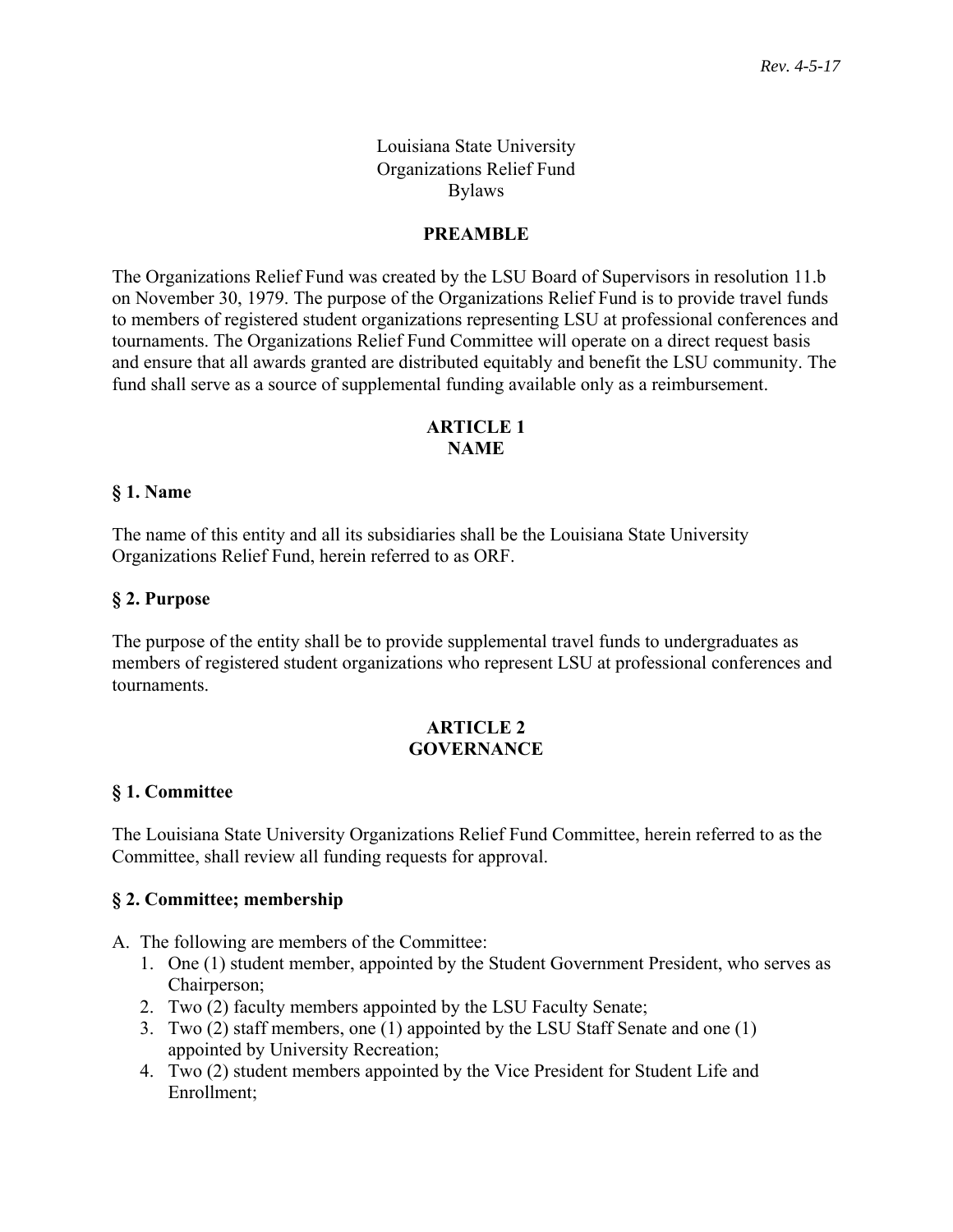- 5. Three (3) student members appointed by the Student Government President;
- B. The following are ex-officio members of the Committee:
	- 1. The Associate Vice President for Accounting Services (or his/her designee).
	- 2. The Associate Vice President and Dean of Students (or his/her designee) shall maintain and reconcile the ORF account.

### **§ 3. Terms of Office**

Each member of the Committee is obligated to serve a term of one (1) academic year, after which they shall be eligible for re-appointment.

# **§ 4. Quorum**

Quorum shall be defined as five (5) members of the Committee present at any one meeting where official business is conducted.

### **§ 5. Excused Absences and Proxies**

Committee members are allowed to have two proxies per semester. Proxies must be approved by the Chairperson. An approved proxy serves as one (1) excused absence.

### **§ 6. Unexcused Absences**

An unexcused absence is defined as a meeting where a member does not attend and does not have any excused absences left. Two unexcused absences from the regularly scheduled meetings per semester of the Committee shall be grounds for removal from the Committee.

# **§ 7. Vacancies**

Replacement of vacant seat shall be coordinated by the Office of the Dean of Students.

### **§ 8. Chairperson; duties**

The duties of the Chairperson shall be as follows:

- A. Report all meeting dates and times;
- B. Preside over all meetings and vote in the case of a tie;
- C. Set the agenda for all meetings;
- D. Maintain communication for the Committee;
- E. Consult with organizations on travel reimbursement procedures;
- F. Organize and file all documents and records;
- G. Meet on a regular basis with the Office of the Dean of Students;
- H. Post meeting dates and times on the Student Government website;
- I. Report all available funding to the Committee at the start of each meeting;
- J. Monitor and enforce attendance of committee members; and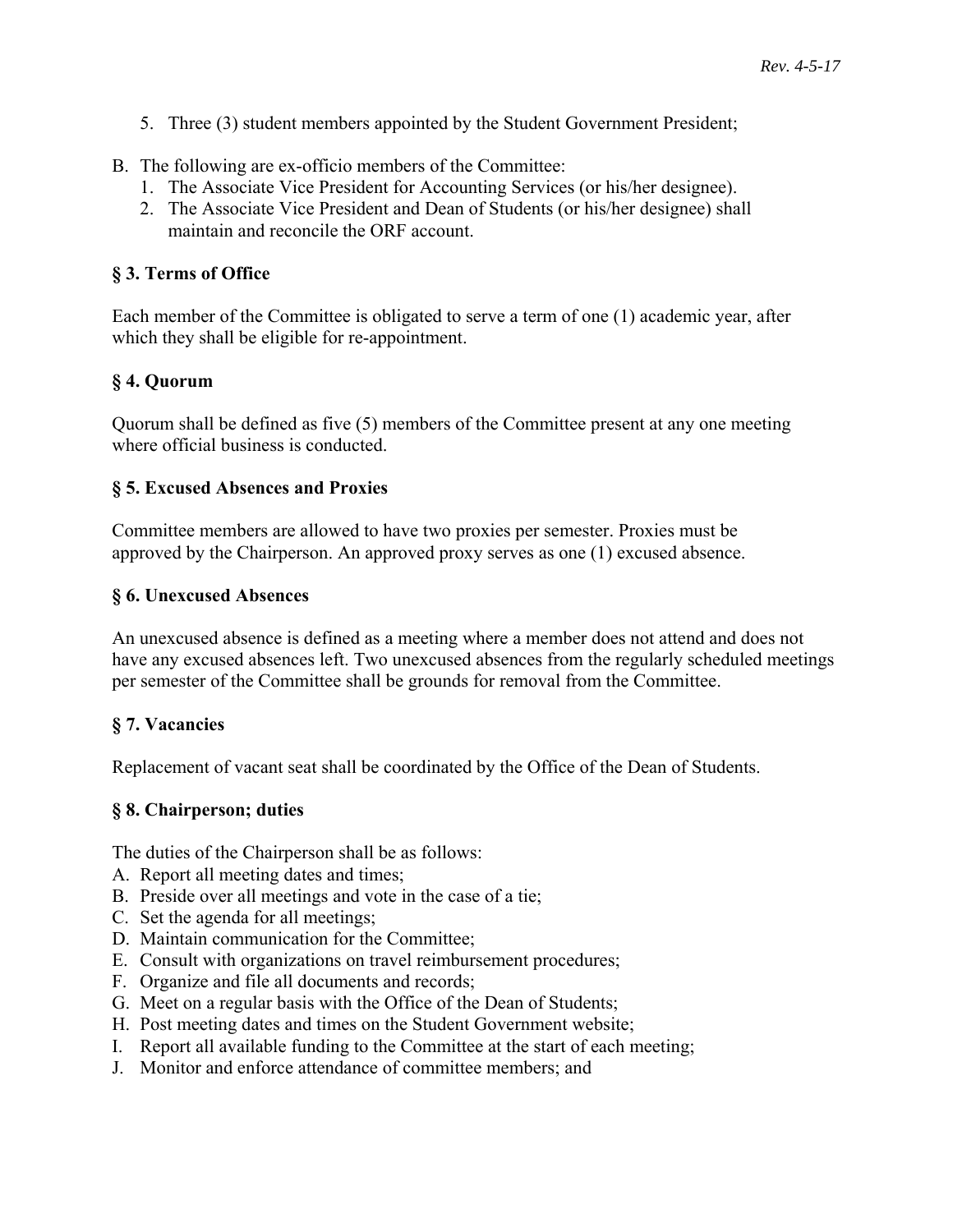#### **§ 9. Members; duties**

The duties of members shall be as follows:

- A. Attend all meetings of the Committee and cast a vote; and
- B. Objectively evaluate application considered by the Committee.

### **ARTICLE 3 FUNDS AND ELIGILITY REQUIREMENTS**

### **§ 1. Source of Funding**

ORF is funded by an annual \$3.25 fee assessment of each full-time undergraduate student during the spring semester registration. A separate fee of \$6.00 is also collected from graduate and veterinarian students; however, these entities administer the funds through their own established processes.

### **§ 2. Funding Policies**

ORF will operate on a direct request basis. The Committee will see that funds are distributed equitably and that they are used in the best interest of the University. ORF encourages fundraising and is not to be a sole source of funds for any organization or individual who has access to funds that are available through:

- A. Any University budget (includes departmental budget); or
- B. Any federal, state, or local grant given for the purpose intended by the organization or individual.
- C. Other external sources of funding.

Organizations or individuals who have access to these kinds of funds must inform ORF of their existence to allow the committee to factor those funds into the decision.

### **ARTICLE 4 GENERAL FUNDING GUIUDELINES**

### **§ 1. Funding; limitations per year**

Organizations may only receive ORF funds for one (1) trip per academic year.

### **§ 2. Funding; restriction on use of additional sources**

Funding may not be provided to organizations that have received funds from Student Senate or Student Government for the same trip. In the event that funding from these sources is acquired after ORF approval, all ORF funding will be revoked.

### **§ 3. Approvals; restriction on use of additional sources**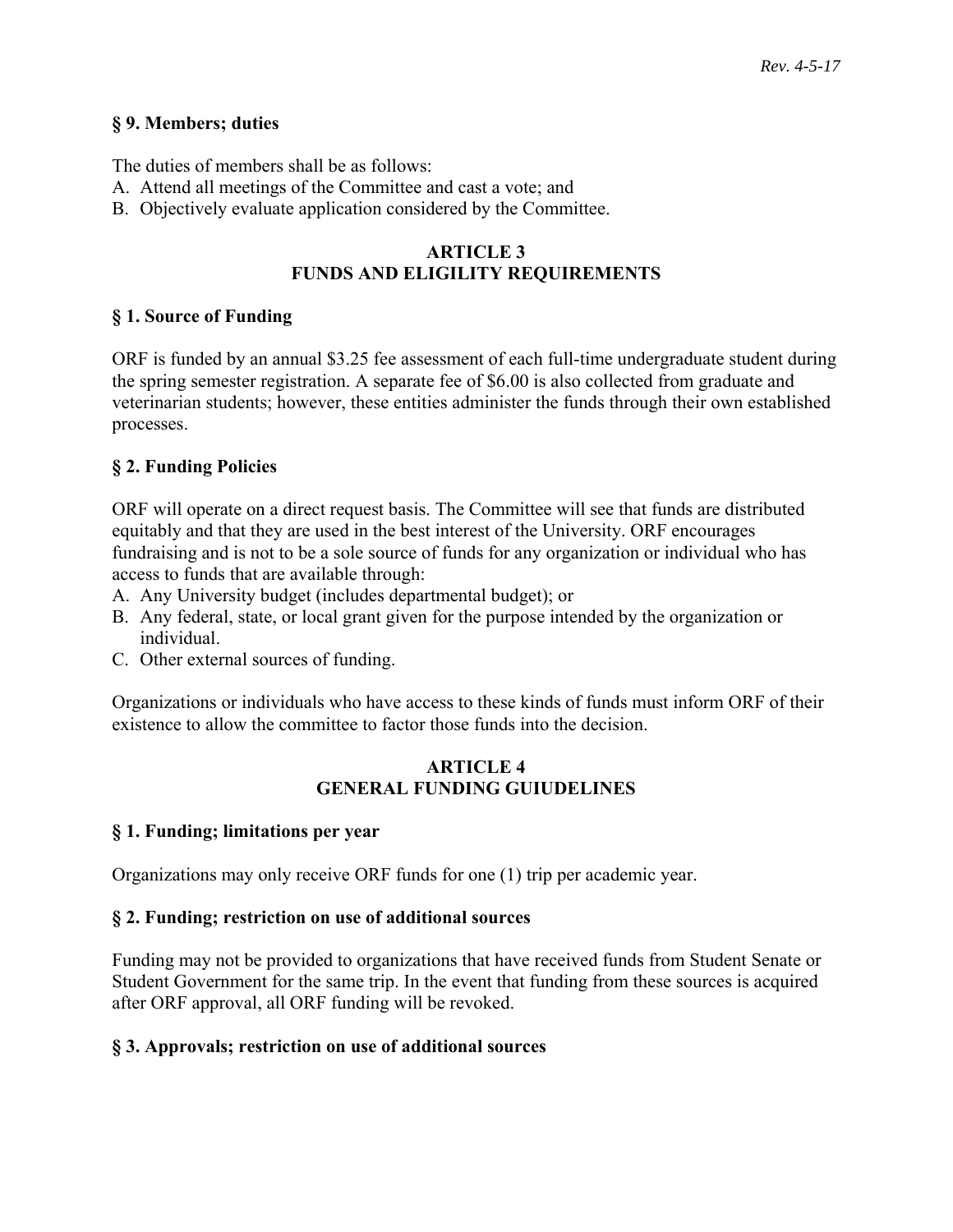Only one ORF request may be approved per conference or tournament. Applications will be considered in the order received.

### **ARTICLE 5 APPLICATION PROCESS**

# **§ 1. Application; defined**

The ORF Application is the most recently updated version as approved by the ORF Chairperson and is available on the Student Government website.

# **§ 2. Application; completion**

Any organization seeking funds must complete an ORF application and provide all supporting materials and signatures required therein. Only completed applications will be accepted for consideration. Applications may be deemed incomplete without adherence to all ORF requirements.

# **§ 3. ORF Requirements**

The following items must be submitted in a completed ORF application:

- A. Brief narrative on the organization/department, its mission, its membership, and its activities.
- B. Previous funding from the ORF Committee;
- C. Detailed explanation of the trip which include;
	- 1. Purpose of travel and its benefit to the LSU community;
	- 2. Event dates , times, and venues;
	- 3. Conference schedule;
	- 4. Plans for transportation;
- D. Detailed budget that outlines all potential travel expenditures including hotel costs, meals, registration fees, transportation, etc;
- E. Explanation of any additional funding or fundraising efforts made by the organization for the trip and its success; and
- F. Proof of student trip travel insurance secured through LSU Risk Management.
- G. List of all students who may be participating in the conference or tournament. No additions or changes to the student list will be allowed after the application is submitted. Each student must meet the following criteria to be eligible for funding:
	- 1. Students must be enrolled as full-time undergraduate students at Louisiana State University (Baton Rouge);
	- 2. Students must have at least a 2.0 cumulative GPA and be in good academic standing with the University;
	- 3. Students must not be on disciplinary probation or deferred suspension;
	- 4. Graduating seniors who are not registered full-time may still receive funding in the semester in which they are scheduled to graduate.

# **§ 4. Application Deadline**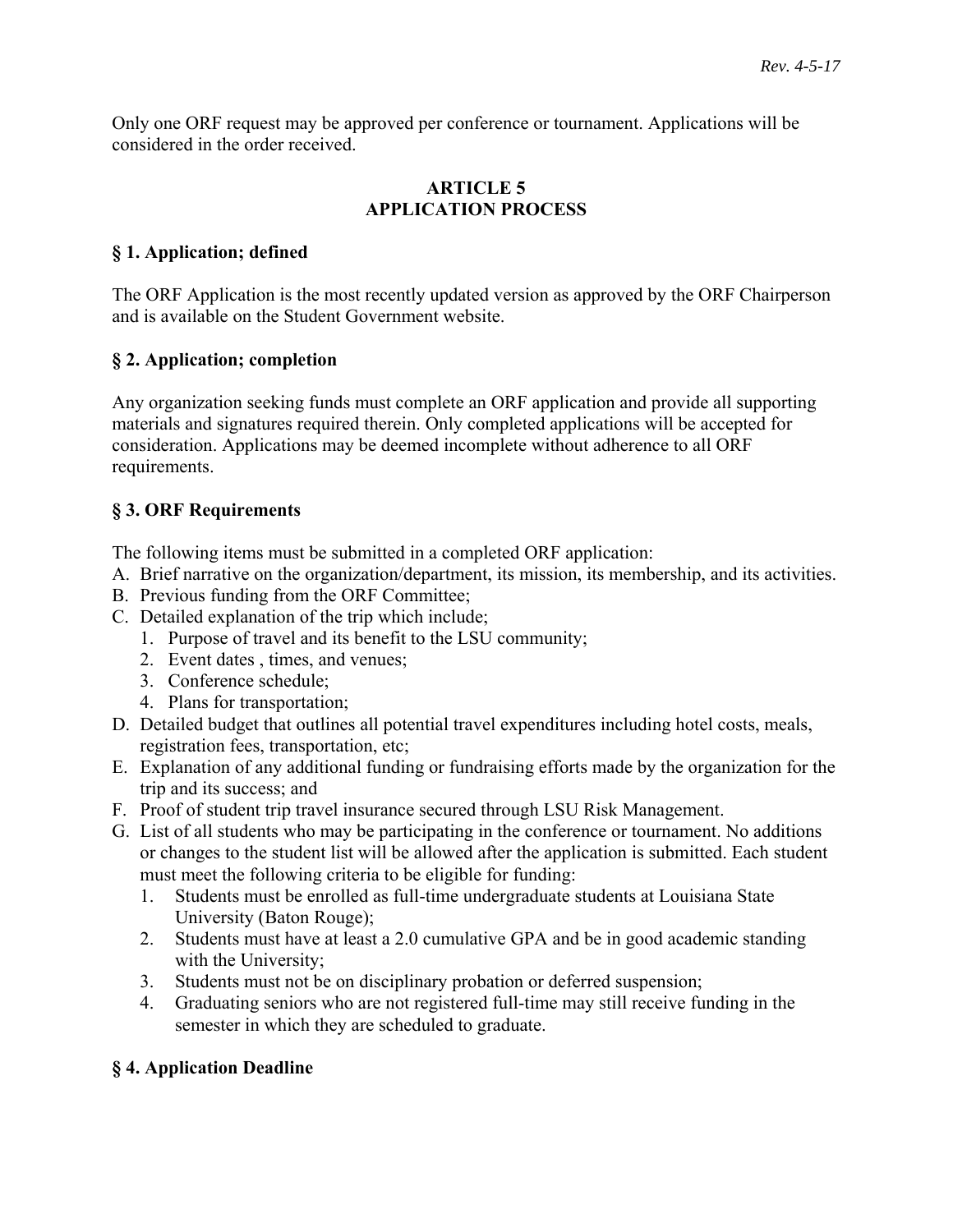Completed applications must be submitted to the Office of the Dean of Students two (2) weeks prior to the first day of travel. It is the responsibility of the applicant to ensure that completed applications are submitted in a manner consistent with the timeline required.

# **§ 5. Award**

Applicants will be informed in writing within three (3) class days of the ORF meeting of the status of their application. The award letter will outline the amount approved, any restrictions placed on funds, and any additional requirements that must be completed.

# **§ 6. Reimbursement Process**

The following items must be submitted within one month of the last travel day as a part of the reimbursement process:

- A. Reimbursements will be made to registered student organizations only. Organizations must register as a supplier with LSU Procurement Services to receive reimbursement.
- B. LSU Accounting Services Form 516 (AS516 Request for Authorization to Travel Non-Worker) must be completed for the organization. The organization advisor signs as the supervisor. A list of members traveling to the conference must be attached.
- C. LSU Accounting Services Form 300 (AS300-NW) must be completed for the organization. The organization advisor signs as the supervisor; and
- D. Receipts for travel expenses that have been approved by the ORF Committee.

If these items are not submitted by the deadline, the funding will be revoked and made available to other organizations or individual students.

### **§ 7. Consultation**

An organization or department representative may request a meeting with Office of the Dean of Students and/or the ORF Chairperson to be advised of the reimbursement process.

### **ARTICLE 6 MEETINGS AND PROCEDURES**

# **§ 1. Meetings; defined**

The Committee shall hold meetings once every two (2) weeks at a time and place to be determined by the Chairperson within the first ten (10) days of each semester. These meetings are subject to change and must be properly posted.

### **§ 2. Meetings; Chairperson to preside**

The Chairperson of the Committee shall preside over all meetings of the Committee and has discretion over the format of the meetings and order of business.

# **§ 3. Special Meetings**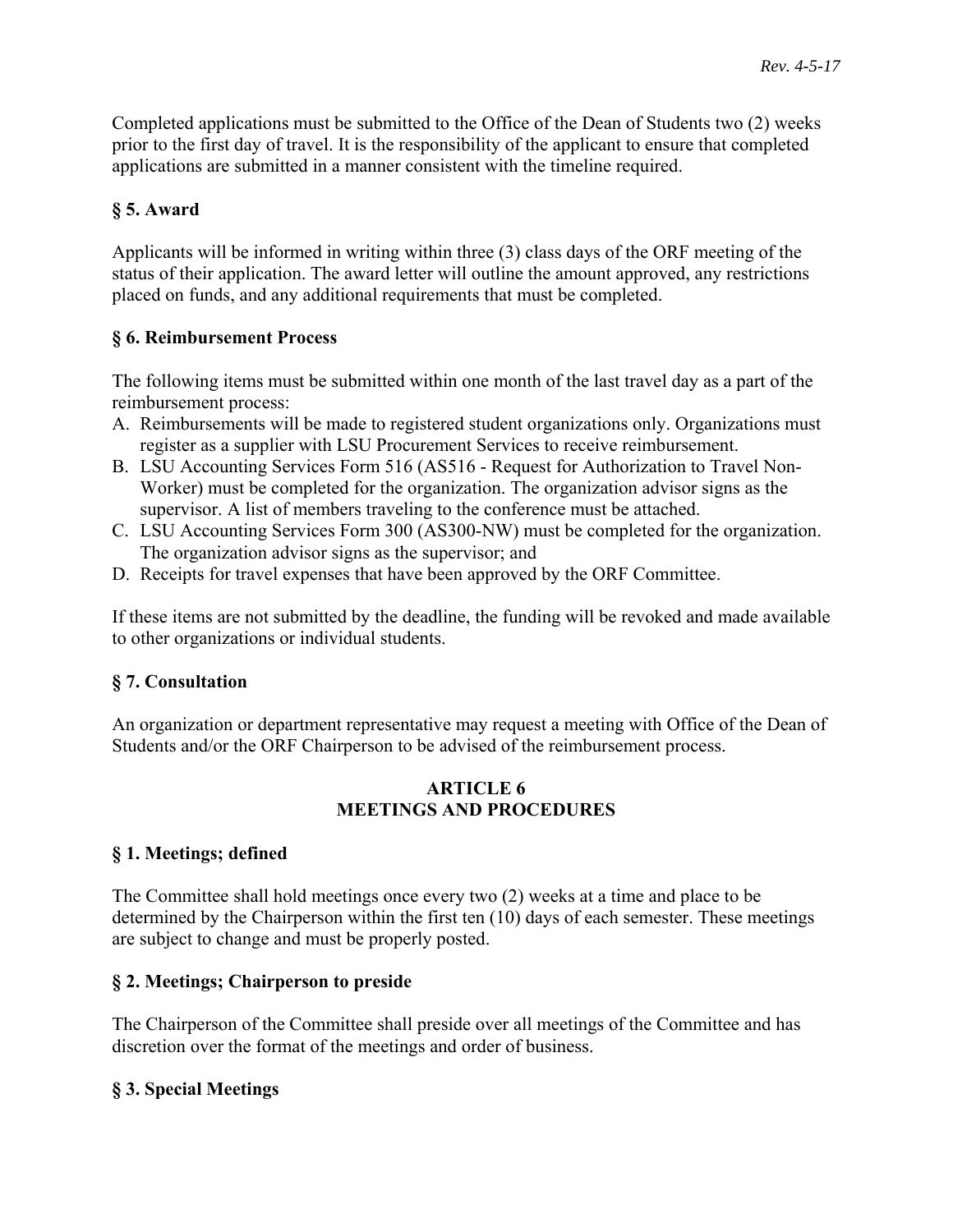Special meetings of the Committee may be called by the Chairperson and be conducted via email within twenty-four (24) hours.

# **§ 4. Voting**

A member of the Committee must be present in order to vote except in the case of a special meeting. The Committee members may vote in favor, against, or abstain. The Chairperson may only vote in the case of a tie or to satisfy quorum. All votes for each Committee member shall be recorded. Once a vote has been taken, no member may change his or her vote.

### **§ 5. Agenda**

The agenda for each meeting of the Committee shall be set by the Chairperson no later than three (3) class days from the date of the meeting. Completed applications will be heard in the order in which they are received.

### **§ 6. Presentations**

Application representatives are required to present to the Committee before deliberations begin. Once the presentation is complete, the Committee may pose questions to the representatives. The Chairperson shall determine when the representatives will be excused in order for the Committee to begin deliberations.

### **§ 7. Recusal**

In the event that a member of the Committee is a member of an organization requesting funding, or if the Chairperson sees fit for a conflict of interest, said member must recuse himself/herself from consideration of the organization's application.

### **§ 8. Official Records**

The official records of the Committee, including but not limited to voting records, applications, and award letters, shall be kept by the Office of the Dean of Students.

#### **ARTICLE 7 AMENDMENTS**

### **§ 1. Amendments; submission**

Proposals for amendments to these bylaws should be submitted to the Chairperson in writing prior to any regular or special meeting of the Committee.

### **§ 2. Amendments; consideration**